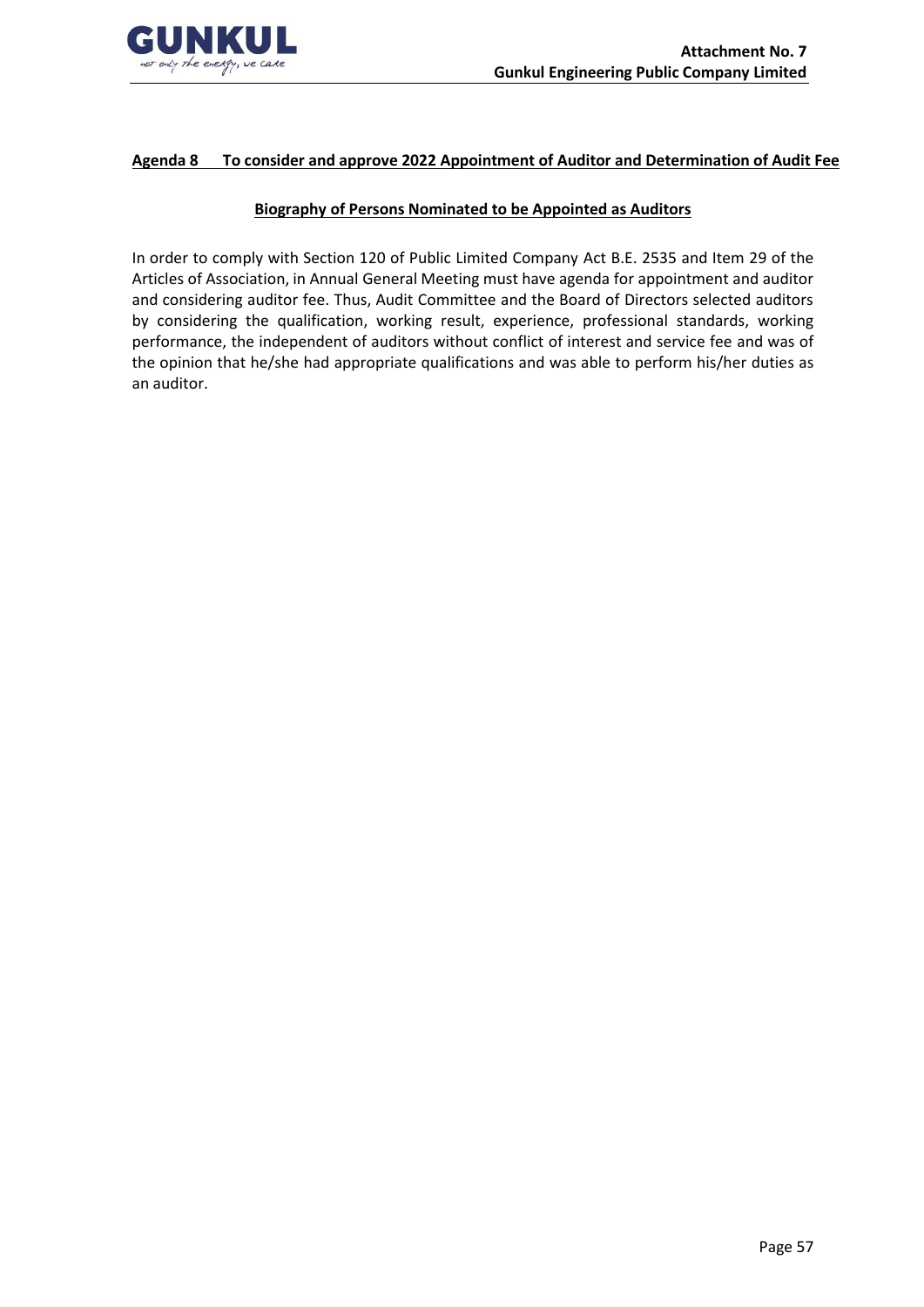

### **Biography of the Appointed Auditors: Number 1**

**Name – Surname** : Mr. Waiyawat Korsamarnchaiyakit



| <b>Auditor Certificate No.</b>                                                                                                                                               |                                                                      | 6333                                                                                     |                                           |                |                                                         |  |
|------------------------------------------------------------------------------------------------------------------------------------------------------------------------------|----------------------------------------------------------------------|------------------------------------------------------------------------------------------|-------------------------------------------|----------------|---------------------------------------------------------|--|
| <b>Education Background</b>                                                                                                                                                  | Master Degree in Finance Accounting from Chulalongkorn<br>University |                                                                                          |                                           |                |                                                         |  |
|                                                                                                                                                                              |                                                                      | Bachelor of Business Administration (Accounting), Rajamangala<br>Institute of Technology |                                           |                |                                                         |  |
|                                                                                                                                                                              |                                                                      |                                                                                          | Diploma in Auditing, Thammasat University |                |                                                         |  |
| <b>Job Experience</b>                                                                                                                                                        |                                                                      | Present                                                                                  |                                           |                | Certificated Auditor under approval of SEC              |  |
|                                                                                                                                                                              | $\ddot{\phantom{a}}$                                                 | Present                                                                                  |                                           |                | <b>Executive Committee</b><br>KPMG Phoomchai Audit Ltd. |  |
| <b>Company Shareholding</b>                                                                                                                                                  |                                                                      | No                                                                                       |                                           |                |                                                         |  |
| <b>Years to be Company's Auditor</b>                                                                                                                                         |                                                                      |                                                                                          |                                           | $\ddot{\cdot}$ | 5 years                                                 |  |
|                                                                                                                                                                              |                                                                      |                                                                                          |                                           |                | (Year 2017, 2018, 2019, 2020, 2021)                     |  |
| <b>Positions in Other List Companies</b>                                                                                                                                     |                                                                      |                                                                                          |                                           | $\ddot{\cdot}$ | No                                                      |  |
| <b>Positions in Non-Other List Companies</b>                                                                                                                                 |                                                                      |                                                                                          |                                           |                | No                                                      |  |
| <b>Positioned as the Directors in Other Companies</b>                                                                                                                        |                                                                      |                                                                                          |                                           |                | No                                                      |  |
| which may cause the conflict of interest                                                                                                                                     |                                                                      |                                                                                          |                                           |                |                                                         |  |
| Having / having no relationship and / or interest<br>between the auditor and the company /<br>subsidiary / management / major shareholder or<br>those related to that person |                                                                      |                                                                                          |                                           |                | No                                                      |  |

**Principal of Auditor** : The auditor has a duty to attend shareholders meetings every time the balance sheet, profit and loss account, and problem pertaining to the Company's accounts are considered in order to make clarification in respect of auditing to the shareholders. The Company shall also send to the auditors all reports which should be received by the shareholders in such shareholders meeting. The auditor shall not be director, staff, employee or person holding any position in the Company.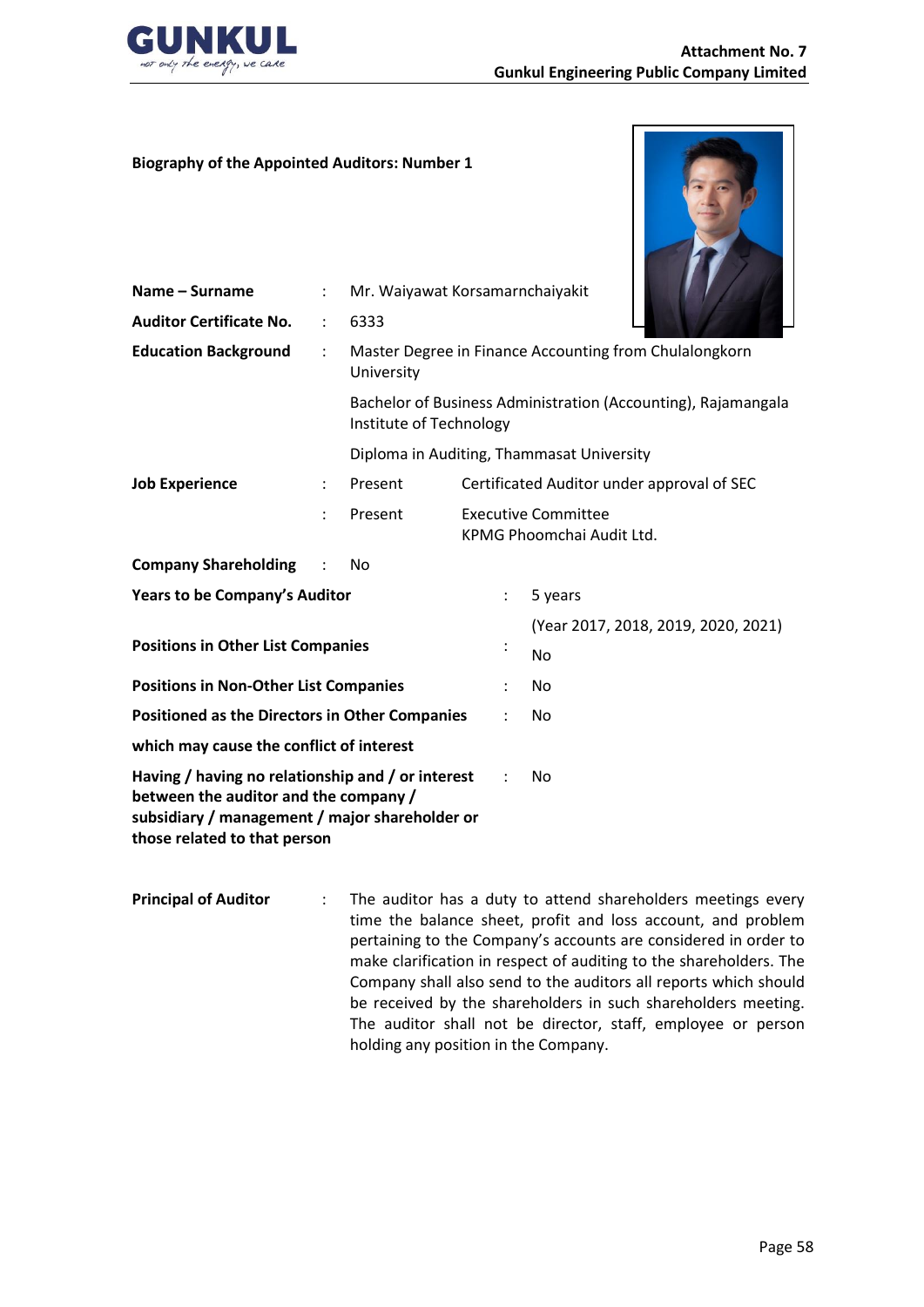

## **Biography of the Appointed Auditors: Number 2**



| <b>Auditor Certificate No.</b><br>8829<br>÷                                                                                                                                                           |  |
|-------------------------------------------------------------------------------------------------------------------------------------------------------------------------------------------------------|--|
| <b>Education Background</b><br>Master's Degree in Executive Business Administration, Graduate<br>$\ddot{\phantom{a}}$<br>Institute of Business Administration of Chulalongkorn University,<br>(Sasin) |  |
| Degree in Business Administration, Thammasat<br>Bachelor's<br>University                                                                                                                              |  |
| <b>Job Experience</b><br>Certificated Auditor under approval of SEC<br>Current<br><b>Executive Committee</b><br>Current<br>KPMG Phoomchai Audit Ltd.                                                  |  |
| <b>Company Shareholding</b><br>No                                                                                                                                                                     |  |
| Years to be Company's Auditor<br>5 years                                                                                                                                                              |  |
| (Year 2017, 2018, 2019, 2020, 2021)                                                                                                                                                                   |  |
| <b>Positions in Other List Companies</b><br>No                                                                                                                                                        |  |
| <b>Positions in Non-Other List Companies</b><br>No                                                                                                                                                    |  |
| <b>Positioned as the Directors in Other Companies</b><br>No                                                                                                                                           |  |
| which may cause the conflict of interest                                                                                                                                                              |  |
| Having / having no relationship and / or interest<br>No<br>between the auditor and the company /<br>subsidiary / management / major shareholder or<br>those related to that person                    |  |

**Principal of Auditor** : The auditor has a duty to attend shareholders meetings every time the balance sheet, profit and loss account, and problem pertaining to the Company's accounts are considered in order to make clarification in respect of auditing to the shareholders. The Company shall also send to the auditors all reports which should be received by the shareholders in such shareholders meeting. The auditor shall not be director, staff, employee or person holding any position in the Company.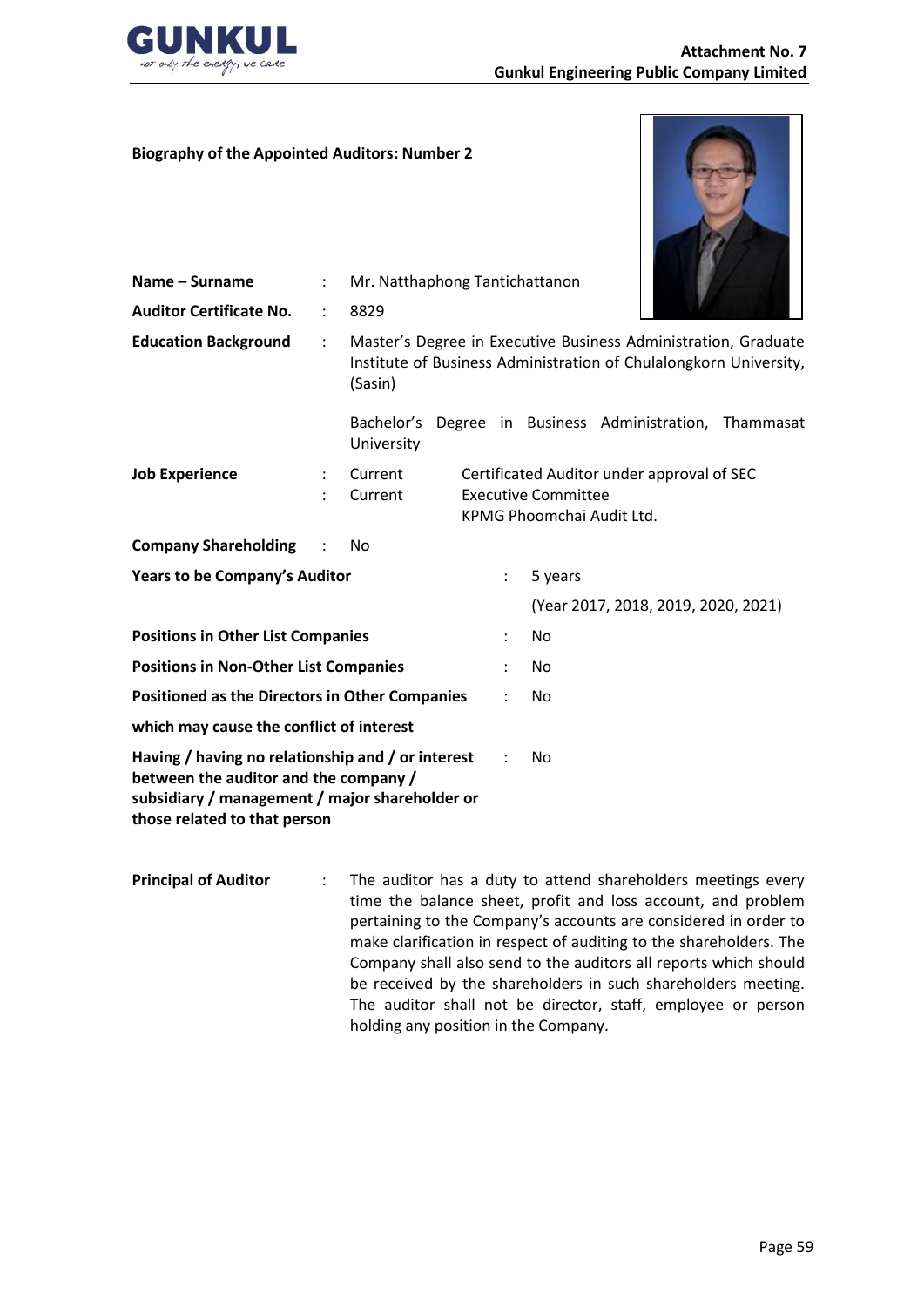

### **Biography of the Appointed Auditors: Number 3**



| Name – Surname                                                                                                                                                               | $\ddot{\phantom{a}}$ | Ms. Sophit Prompol |  |   |                                                                                         |  |
|------------------------------------------------------------------------------------------------------------------------------------------------------------------------------|----------------------|--------------------|--|---|-----------------------------------------------------------------------------------------|--|
| <b>Auditor Certificate No.</b>                                                                                                                                               | ÷                    | 10042              |  |   |                                                                                         |  |
| <b>Education Background</b>                                                                                                                                                  | $\ddot{\phantom{a}}$ |                    |  |   | Bachelor of Accountancy, Chulalongkorn University                                       |  |
| <b>Job Experience</b>                                                                                                                                                        | ٠                    | Current<br>Current |  |   | Certificated Auditor under approval of SEC<br>Partners Audit, KPMG Phoomchai Audit Ltd. |  |
| <b>Company Shareholding</b>                                                                                                                                                  | $\sim$ 1.            | No.                |  |   |                                                                                         |  |
| Years to be Company's Auditor                                                                                                                                                |                      |                    |  | ٠ | No                                                                                      |  |
| <b>Positions in Other List Companies</b>                                                                                                                                     |                      |                    |  |   | No                                                                                      |  |
| <b>Positions in Non-Other List Companies</b>                                                                                                                                 |                      |                    |  |   | No.                                                                                     |  |
| <b>Positioned as the Directors in Other Companies</b>                                                                                                                        |                      |                    |  |   | No.                                                                                     |  |
| which may cause the conflict of interest                                                                                                                                     |                      |                    |  |   |                                                                                         |  |
| Having / having no relationship and / or interest<br>between the auditor and the company /<br>subsidiary / management / major shareholder or<br>those related to that person |                      |                    |  |   | No                                                                                      |  |

**Principal of Auditor** : The auditor has a duty to attend shareholders meetings every time the balance sheet, profit and loss account, and problem pertaining to the Company's accounts are considered in order to make clarification in respect of auditing to the shareholders. The Company shall also send to the auditors all reports which should be received by the shareholders in such shareholders meeting. The auditor shall not be director, staff, employee or person holding any position in the Company.